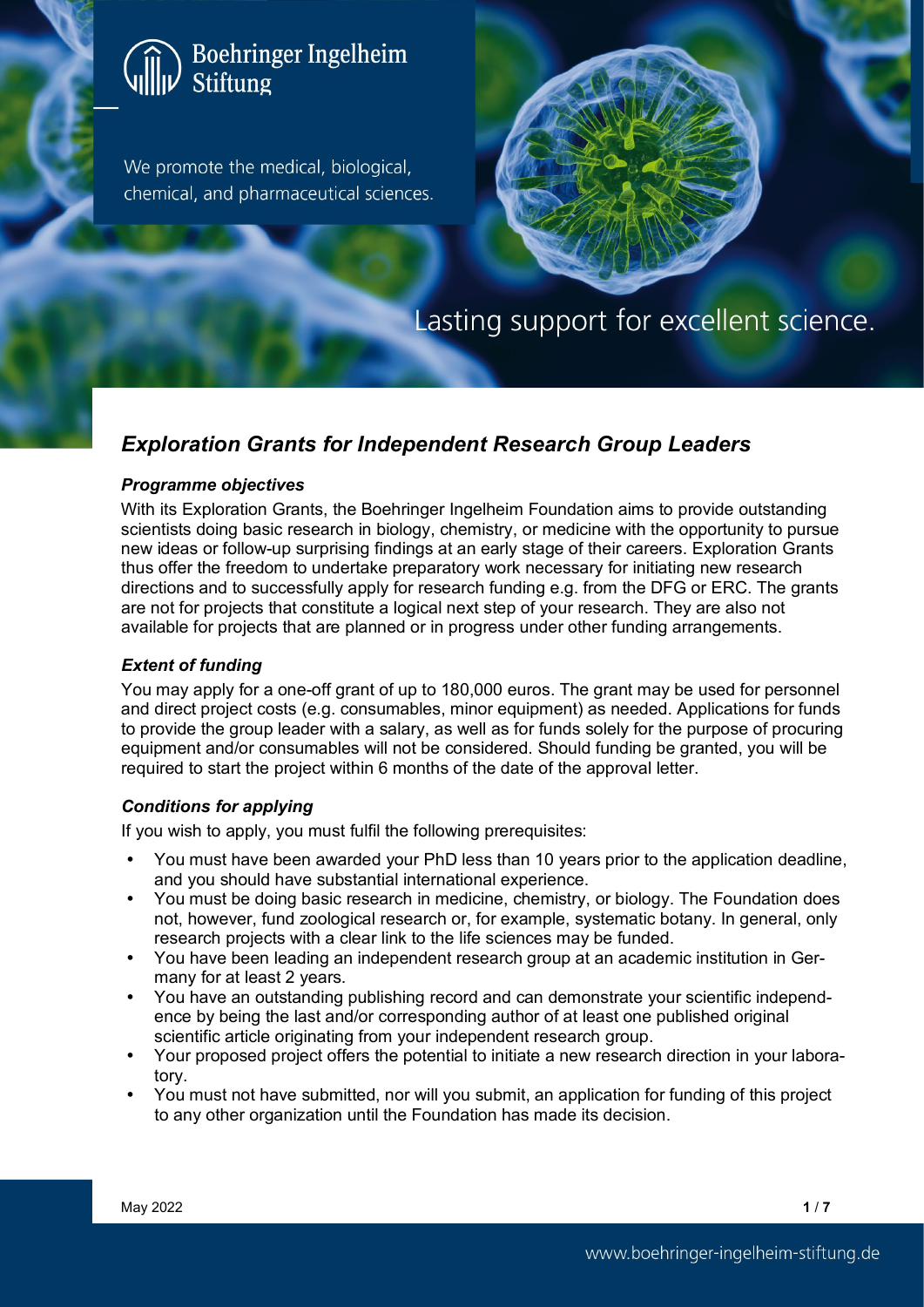#### *What is not funded by Exploration Grants?*

- Projects that merely represent a logical continuation or extension of your research programme.
- Exploration Grants are not aimed at scientists whose research groups are embedded in a department or a senior research group, and who are not independent of such entities. Instead, applicants must demonstrate scientific independence comparable to the status of group leaders in the Emmy Noether Programme of the Deutsche Forschungsgemeinschaft (DFG).

#### *Selection procedure*

The decision on whether to grant funds is made by the Executive Committee of the Boehringer Ingelheim Foundation on the basis of recommendations by the Foundation's Scientific Advisory Board and external peer-reviews. You can recommend potential reviewers and may also name (giving reasons) scientists to whom your proposal should not be presented for evaluation.

#### *Questions about the programme?*

Please contact Dr Sabine Löwer tel: +49 (0) 6131 27 508-12, email: [funding@bistiftung.de](mailto:funding@bistiftung.de)

#### *The Boehringer Ingelheim Foundation*

The Boehringer Ingelheim Foundation is an independent, non-profit organization committed to the promotion of the medical, biological, chemical, and pharmaceutical sciences. It was established in 1977 by Hubertus Liebrecht (1931–1991), a member of the shareholder family of the Boehringer Ingelheim company.

With its Perspectives Programme Plus 3 and its Exploration Grants, the foundation supports independent junior group leaders. It also endows the internationally renowned Heinrich Wieland Prize as well as awards for up- and coming scientists. In addition, the Foundation is donating a total of 154 million euros from 2009 to 2027 to the University of Mainz to finance scientific operations at the Institute of Molecular Biology (IMB). Since 2013, the Foundation has been providing a further 50 million euros for the development of the life sciences at the University of Mainz.

#### **Executive Committee of the Foundation Scientific Advisory Board**

Christoph Boehringer (Chairman) *Entrepreneur, Ingelheim*

Prof. Dr Michael P. Manns *Medical School of Hannover, President and Board Member responsible for the Division of Research and Education, Hannover*

Prof. Dr Jan-Michael Peters *Research Institute of Molecular Pathology (IMP), Scientific Director, Vienna, Austria*

Otto Boehringer (Honorary Chairman) *Mainz*

Prof. Dr Ivan Dikic *Institute of Biochemistry II, Medical Faculty of Goethe University Frankfurt*

Dr Dr Michel Pairet, *C.H. Boehringer Sohn AG & Co. KG, Ingelheim*

Prof. Dr Britta Siegmund, *Division of Gastroenterology, Infectiology und Rheumatology, Charité - Universitätsmedizin, Berlin*

Prof. Dr Herbert Waldmann (Chairman) *Max Planck Institute of Molecular Physiology, Dortmund*

#### **Managing Directors**

Dr Stephan Formella (Science & Research), Marc Wittstock (Finance & Administration) Schusterstrasse 46–48, 55116 Mainz, Germany, tel. +49 (0) 6131 27508-12, funding@bistiftung.de [www.boehringer-ingelheim-stiftung.de](http://www.boehringer-ingelheim-stiftung.de/)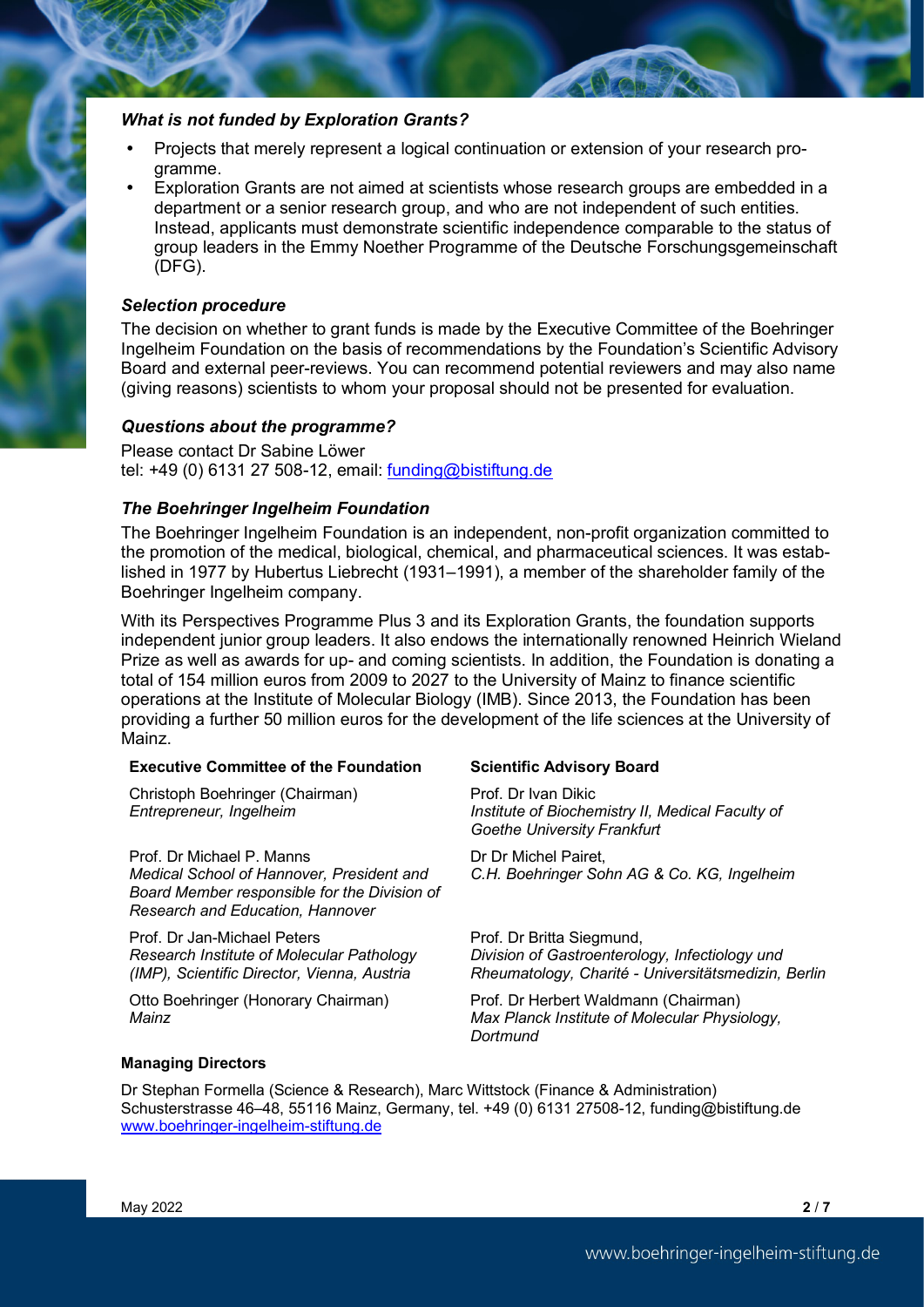# *Exploration Grants application guidelines*

#### *Required documents and information*

Please submit a paper copy of your application (DIN-A4, not stapled or bound), as well as a digital version of it, employing separate PDF files for each of the following sections.

- Academic CV, including previously received awards, fellowships, and research grants (do not list posters or oral presentations at scientific conferences)
- List of publications
	- o Numbered and in the eLife format (including full list of authors, full paper title, journal title, volume, issue details, and page range of article)
	- o List all your publications, distinctively indicating first- and last-authorships, and highlighting your five most important papers to date
	- o Use separate sections for
		- original articles (published or accepted/in press)
		- ii. reviews
		- iii. manuscripts submitted or in revision (do not include manuscripts in preparation)
- Diplomas
- Project proposal (detailed guidelines below)
- Data consent and declarations (see page 6)
- Employer's statement of the kind expected by the DFG for Emmy Noether group leaders assuring your independence
- One copy each of all papers currently in print or submitted for publication, as well as of your five most important published papers (please submit each paper as a separate PDF file, each no larger than 2.5 MB and, all labelled according to the publication list)

#### *Project proposal – detailed guidelines*

The proposal – written in English – should be comprehensible without reading the cited or appended literature. Please adhere to the following order to facilitate the review process:

#### **1.** *General information*

- **1.1.** *Applicant*
	- Surname, first name, academic title
	- **Official position**
	- Since when have you been leading your first independent research group (mm/yyyy)? If on a fixed-term contract, please state its duration.
	- Institution and department/faculty (full name)
	- Work address
	- Phone number for contact
	- Email address for contact
	- Date of birth
	- **Nationality**

#### **1.2.** *Funding of your research group*

- Please state how your research group has been funded since its start: List the (1) resources and (2) funding amounts (including personnel and material resources) that your university/institution or a third party has committed to you in writing, as well as (3) their respective durations.
- Please state the resources and funding amounts (including personnel and nonpersonnel resources) that are available from the institution's annual budget or from a third party (please list separately) for the period covered by your proposal.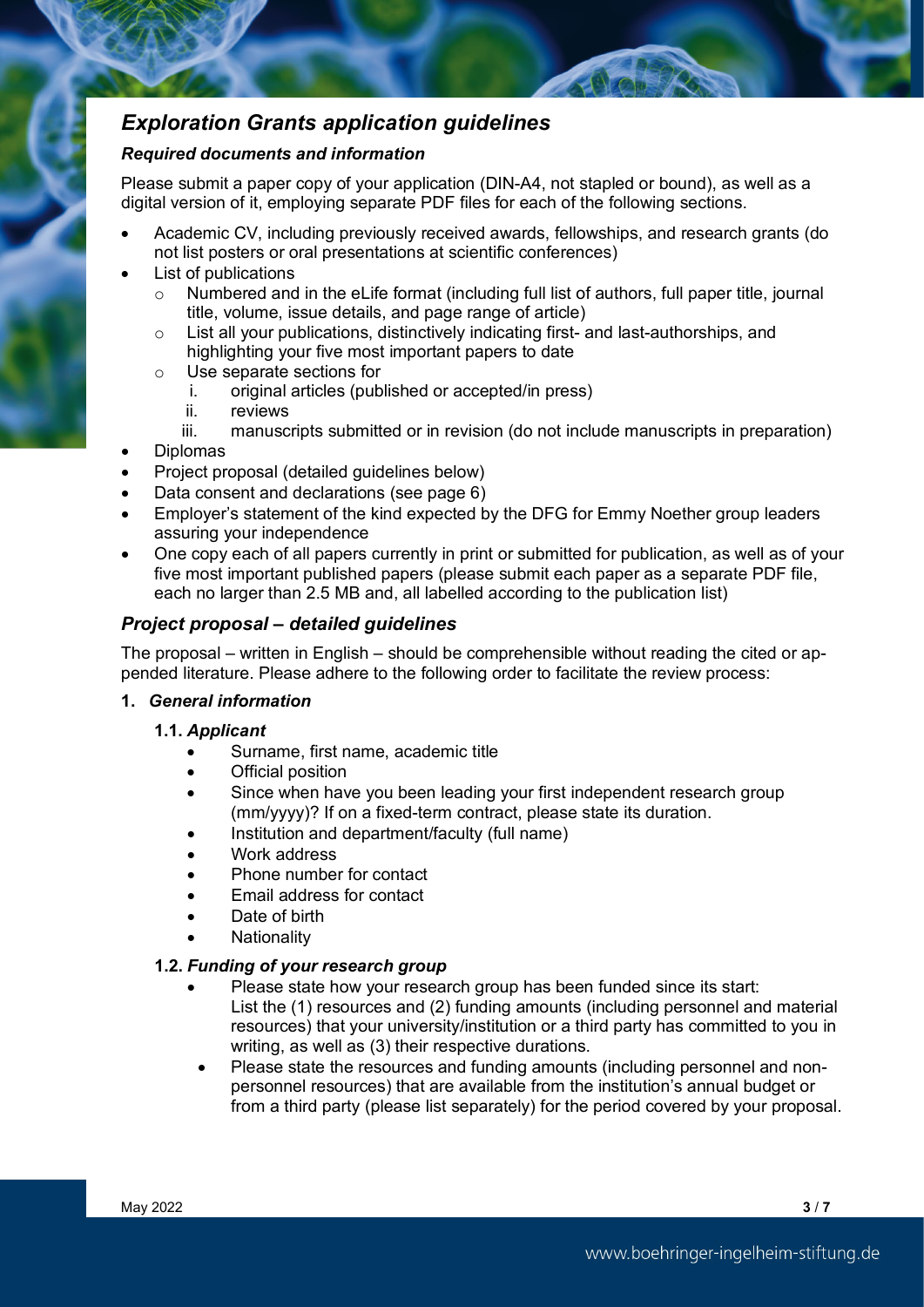#### **2.** *Information about the project*

#### *2.1. Title of project*

#### *2.2. Subject and area of research*

- Subject (e.g. molecular biology, immunology)
- Area of research (e.g. DNA repair)

#### *2.3. Proposed beginning and duration of funding*

#### **2.4.** *Summary*

Please summarise the hypotheses and the main objectives of your proposed project in generally accessible language and in not more than 2,000 characters.

#### **2.5.** *Project outline*

- **2.5.1.**Please describe the proposed project in no more than three pages of DIN A4 paper. Begin by describing the current state of knowledge concisely and exclusively in relation to your own research, mentioning the most significant work by other scientists. Please explain how your own work and preliminary studies to date fit into this context, citing the relevant literature. Indicate to which of the open issues in the field you will make a new contribution with the proposed project, and what importance, in your view, it will have for the field. Then, in the main section of your outline, describe the planned project.
- **2.5.2.**Make clear how this project represents, or might lead to a new line of research in your group and to what extent it differs from your previous and current work.
- **2.5.3.**Please explain why it cannot be undertaken as part of your ongoing work and/or with other means of support.

#### **3.** *Funds requested*

#### **3.1.** *Total funds requested*

Please state the total amount of funds requested.

#### **3.2.** *Breakdown of costs*

Please list the costs in a table and indicate the amounts requested for the two categories (personnel and consumables). For personnel costs, please indicate the number and type of positions requested (e.g. 1 postdoc position, 100 %), as well as the proposed period of employment.

#### *4. Other information*

#### **4.1.** *Composition of the research group*

Please list the members of your research group (names, academic titles, official positions, and funding source including fellowship holders) who are to participate in the planned project.

#### **4.2.** *Conflicts of interest due to economic activities*

Please inform us of any conflicts of interest e.g. if you are the owner of a commercial enterprise or own a stake in one. In each case, explain how your research project relates to the commercial enterprise's activities.

#### **4.3.** *Declarations and signature*

Please confirm with your signature:

"A grant application for this project has not been and will not be submitted elsewhere until the Foundation's decision. It is not possible to undertake the project outlined in this grant application on the basis of the resources already available or pending." "I hereby confirm that all the information given in the entire application is true and accurate."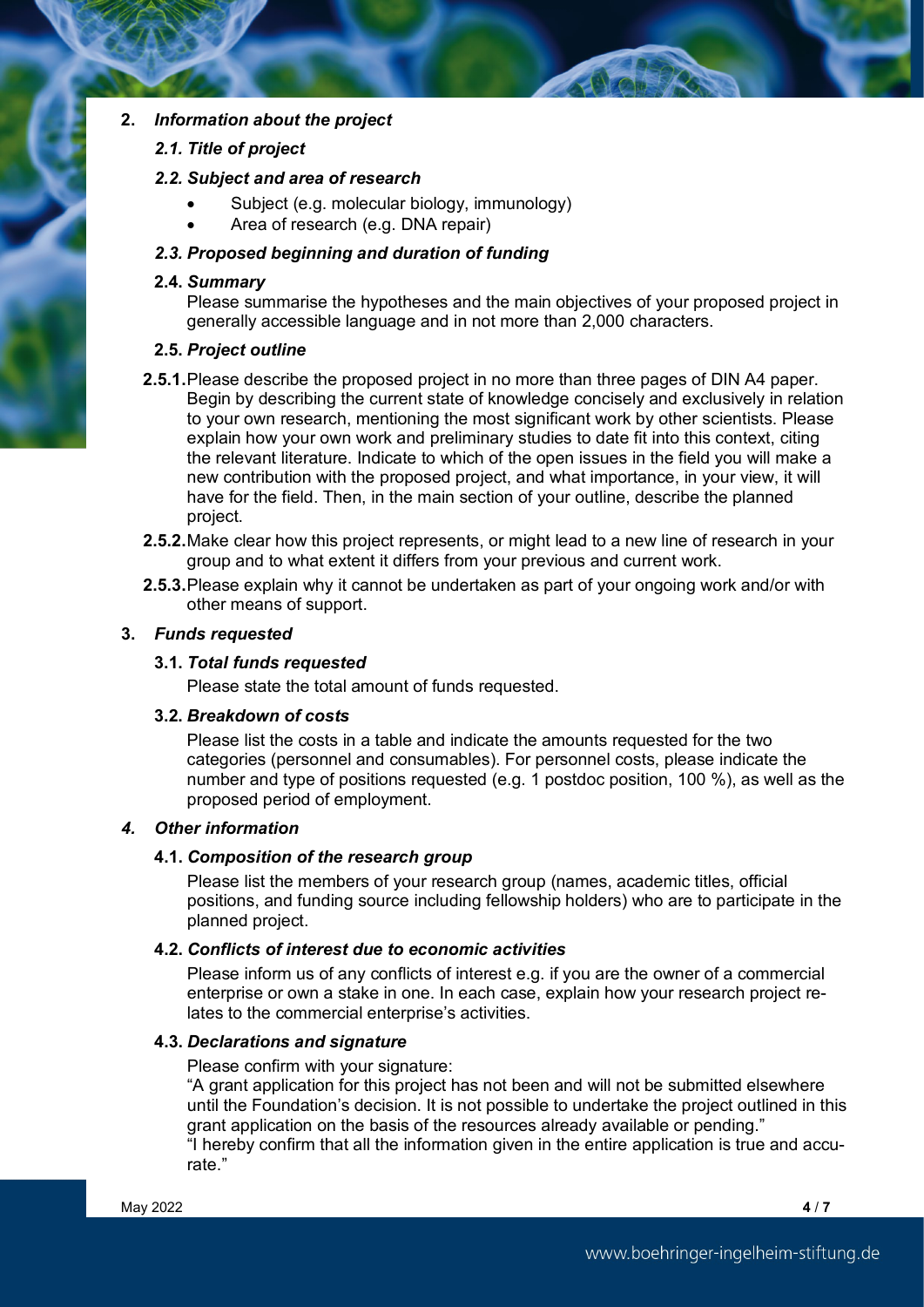

#### **Data consent and declarations of applicants**

Please note that your application cannot be processed unless you grant your consent.

I agree that

- 1. Boehringer Ingelheim Foundation (BIS) processes and stores electronically and in paper form data provided in conjunction with this grant proposal for processing and deciding on the grant application. The data is also forwarded to peer reviewers and foundation committees as part of the evaluation and decision-making process;
- 2. BIS processes and stores my personal data and other data given in the application(s) electronically and in paper form for statistical, internal and scientific evaluations to monitor the quality of the Foundation's selection processes and of its funding programmes and their effects and to monitor the history of its funding and activities. In case external cooperating partners, e.g. scientists, might be involved in such evaluations or studies, it will be ensured that they also comply with all legal requirements;
- 3. information about successful grant applications, including the name of the applicant, the institutions involved and their locations, the amount of funding, the field of activity, general title and a general summary of the research project can be published e.g. for transparency reasons by BIS on its website, in printed materials or other contexts.

I agree that the foregoing consent also includes processing of special categories of personal data referred to in Art. 9 Paragraph 1 GDPR.

I am aware that my personal data may be transmitted to external peer reviewers and/or board members who live in a so-called third country (Art. 44 GDPR), i. e. Australia and USA. In case of absence of an adequacy decision referred to in Art. 45 (3) GDPR or of appropriate safeguards pursuant to Art. 46 GDPR, I however agree that my personal data can be transferred to the abovementioned third countries. I am aware that  $-$  in case of absence of an adequacy decision and appropriate safeguards – such transfers may pose a risk to the security of my personal data (e.g. lower level of security of processing in these third countries).

I am aware that I can revoke or partly revoke the agreement in written form (at least email) with future effect and that in case of revocation processing that has already taken place until the date of my revocation remains unaffected.

I confirm that I have read the common privacy policy for the Plus 3 Perspectives Programme and the Exploration Grant Programme (see following pages).

# **------------------------------------------ ----------------------------------------------------------------------**

**Printed name Place, date, signature** 

I obligate myself

- to notify Boehringer Ingelheim Foundation immediately about significant changes to the data given in the application;
- to comply with all laws and regulations relevant to the project and in particular, to obtain any required approvals in due time;
- to use the approved financing solely in the interest of efficiently pursuing the project as described in the application;
- to comply with the rules of good scientific practice according to the DFG's "Proposals for Safe-guarding Good Scientific Practice" [\(https://www.dfg.de/en/research\\_funding/principles\\_dfg\\_fund](https://www.dfg.de/en/research_funding/principles_dfg_funding/good_scientific_practice/)[ing/good\\_scientific\\_practice/\)](https://www.dfg.de/en/research_funding/principles_dfg_funding/good_scientific_practice/)

**Printed name Place, date, signature**

**------------------------------------------ ----------------------------------------------------------------------**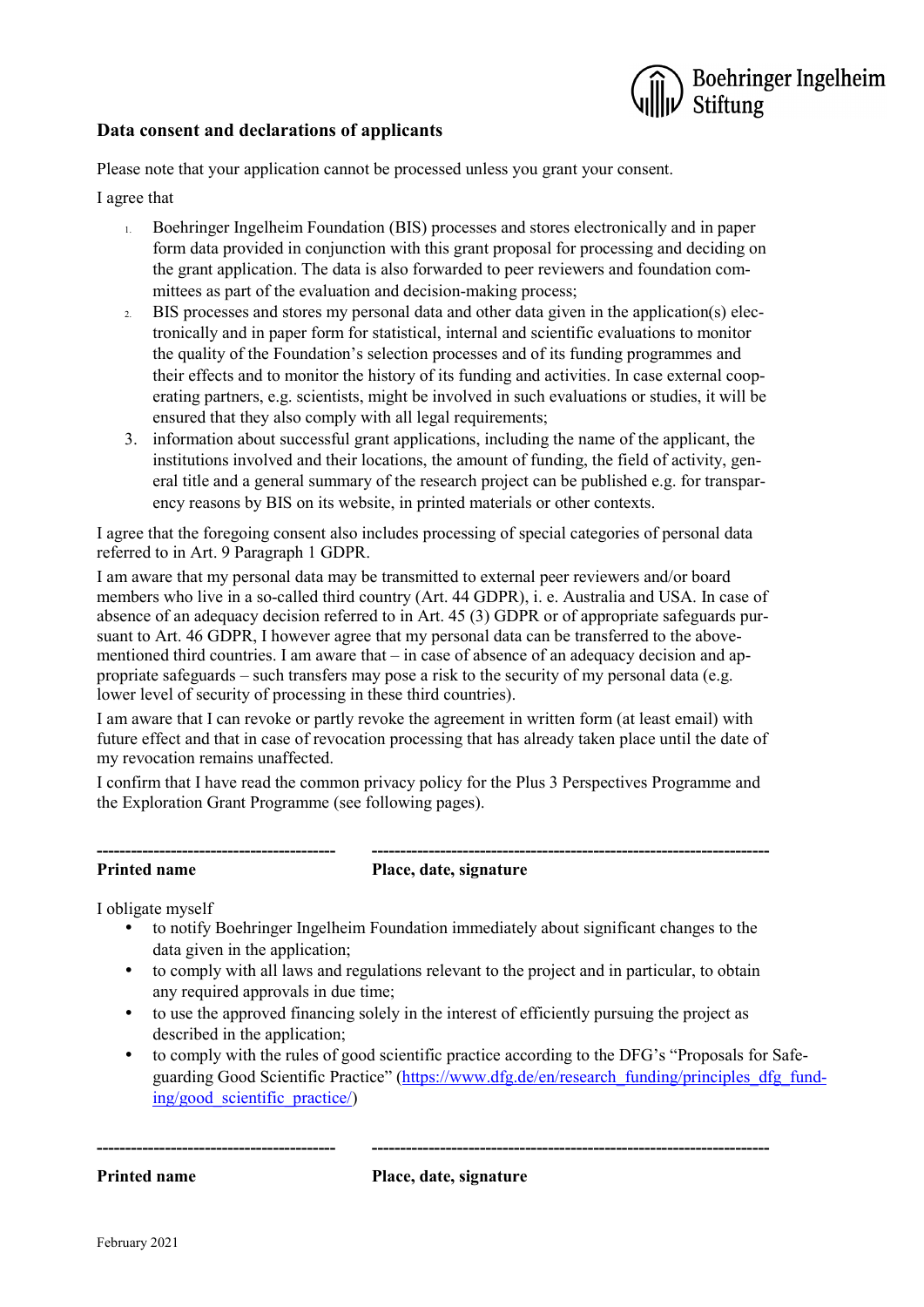

### **Privacy policy for the funding programmes Plus 3 and Exploration Grants**

The Boehringer Ingelheim Foundation (Boehringer Ingelheim Stiftung - BIS) welcomes your interest in the funding programmes Plus 3 and Exploration Grants. Below, we would like to inform you on how we process your personal data in conjunction with your grant proposal for these funding programmes.

This website does not employ cookies.

#### **1. Controller (GDPR, Article 4(7))**

The controller – i.e. the body responsible for the processing of your personal data – is the Boehringer Ingelheim Stiftung, (hereinafter referred to as the BIS or the controller). The controller's contact details are:

Boehringer Ingelheim Stiftung Represented by the Executive Committee: Christoph Boehringer (Chairman), Professor Dr med. Michael P. Manns, Professor Dr Jan-Michael Peters

Schusterstr. 46-48 55116 Mainz Germany Phone: +49 (0) 6131 / 27 50 8-12 Email: [secretariat@bistiftung.de](mailto:secretariat@bistiftung.de)

#### **2. Contact address for inquiries concerning data protection** [data-protection@bistiftung.de](mailto:data-protection@bistiftung.de)

#### **3. Purpose, legal basis, and provision of data**

Boehringer Ingelheim Foundation processes and stores electronically and in paper form data provided in conjunction with your application to assess your eligibility for the respective funding programme and to perform the selection process (multi-level peer-review process). You can find further information on our peer-review process at:

https://www.boehringer-ingelheim-stiftung.de/en/what-we-fund/nationwide-funding/selection-process.html

In detail, we will process your data for the following purposes:

- a) Performing the selection process, management of applicants, documentation of the selection process;
- b) For statistical, internal and scientific evaluations to monitor the quality of BIS' selection processes and of its funding programmes and their effects and to monitor the history of BIS funding and activities. In case external cooperating partners, e.g. scientists, might be involved in such evaluations or studies, it will be ensured that they also comply with all legal requirements;
- c) In case of your acceptance into the programme, we will also process your data to administer the funding.
- d) Publishing information about successful grant applications, including the name of the applicant, the institutions involved and their locations, the amount of funding, the field of activity, general title and a general summary of the research project e.g. for transparency reasons on the BIS website, in printed materials or other contexts.
- e) Contacting fellows and alumni via email or letter to inform about new funding programmes and BIS' activities, to invite fellows and alumni to meetings and to network.

The admissibility of such data processing is primarily pursuant to Article  $6(1)(a)$  of the GDPR, which states that data processing is lawful if you have given your consent to the processing of your personal data for one or several particular purposes. The consent also includes the processing of special categories of personal data (Article 9(1) of the GDPR).

Furthermore, processing of your personal data in conjunction with BIS funding programmes is pursuant to Article  $6(1)(b)$  of the GDPR, which states that data processing is lawful if it is "necessary for the